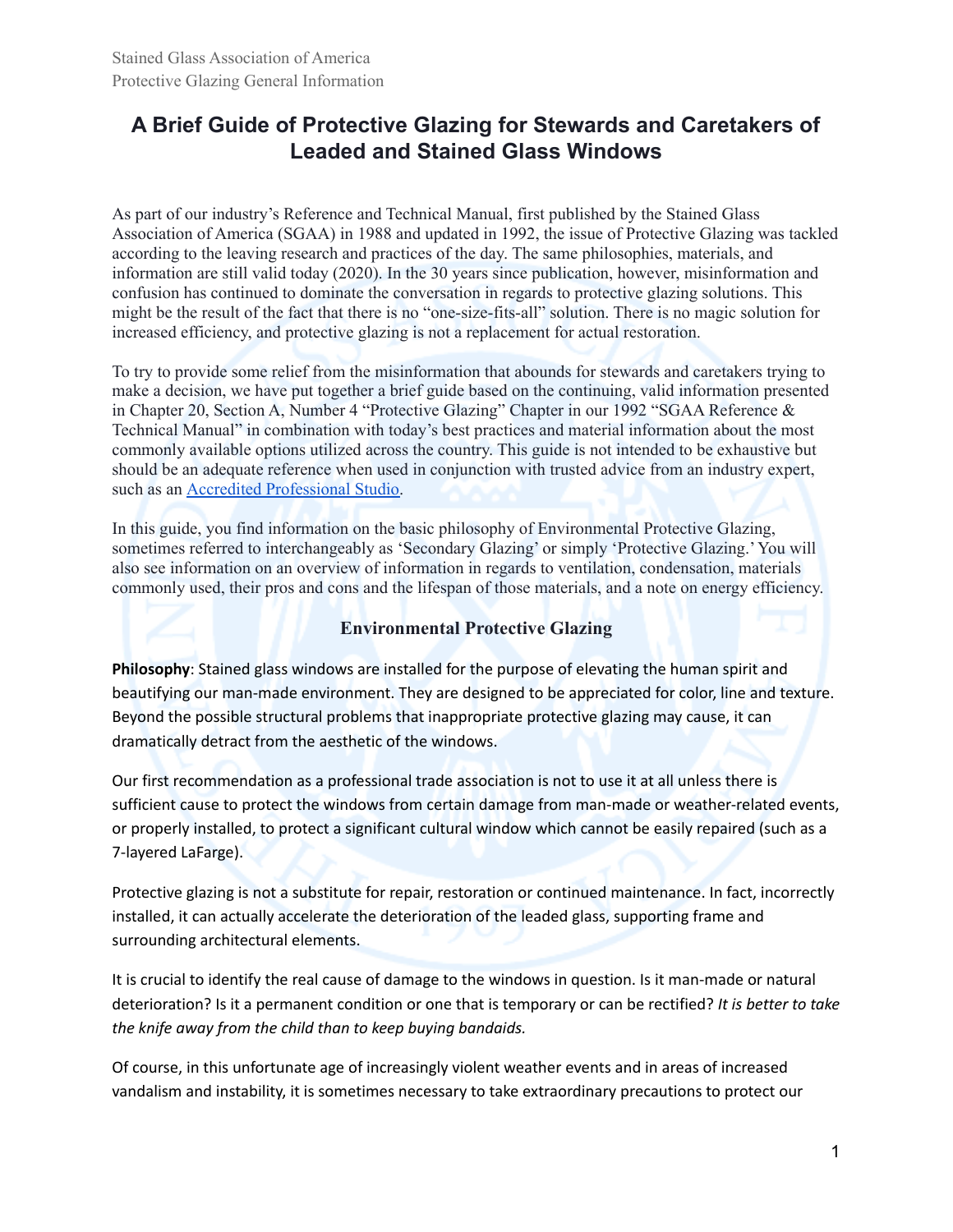Stained Glass Association of America Protective Glazing General Information

treasured art works. In this capacity, protective glazing serves an important role. Correctly installed, this secondary glazing can maximize the protection of the stained glass while having a minimal impact on the window's aesthetic.

**What Is It?:** In recent history (not many storm windows on Medieval Cathedrals), protective glazing is the generic term for any application of a rigid material to the exterior or interior of a stained glass window for the purpose of protecting it from damage. Early in the 20th century, plate glass and metal screens were the materials of choice. Today, although we have many additional options, the favorite choice remains glass whenever possible, and plastics when economic concessions must be made.

#### **Materials:**

- **1. Glass**
	- a. Glass has the following advantages: it remains flat; it is easily cleaned and with minor maintenance will retain its clarity, allowing the stained glass to be seen through the glazing. The main disadvantage of glass is its relative fragility.
	- b. *However,* structural advantages can be gained by using the following:
		- i. *Plate glass*: Plate glass in large sheets offers the most economical solution, but the one with the least impact resistance. However, if this glass is cut and leaded together to form an exterior leaded protective glazing, it is most aesthetically pleasing to the window and the architecture of the building. Dramatic impact resistance can also be gained by tempering (see below) the glass before leading up. This method is very popular in the Cathedrals of Europe, where it was developed.
		- ii. *Tempered glass*: Glass can be tempered through a heat process or hardened by a chemical process. The result is that the glass becomes up to ten times more resistant to impact than annealed glass (the protective transparent barriers on professional hockey rinks are tempered glass). The glass maintains all of the attributes discussed in the general section. The disadvantages are the inability to adjust the glass sizes after they have been tempered. This necessitates additional template and measuring work, which translates into a greater expense.
		- iii. *Laminated glass*: This glass is composed of two sheets of annealed glass that have been laminated with a polyvinyl butyl inter-layer. While the individual glass sheets are still subject to breakage, the strong inter-layer will prevent most projectiles from passing through, thereby protecting the stained glass panels. It is tricky to cut the laminated sheets in the field, but it can be done. Custom shapes can be fabricated in the shop, and they are only as limited as is the skill of the cutter. Certain inter-layers, such as Monsanto's Safeflex, will block 99.9%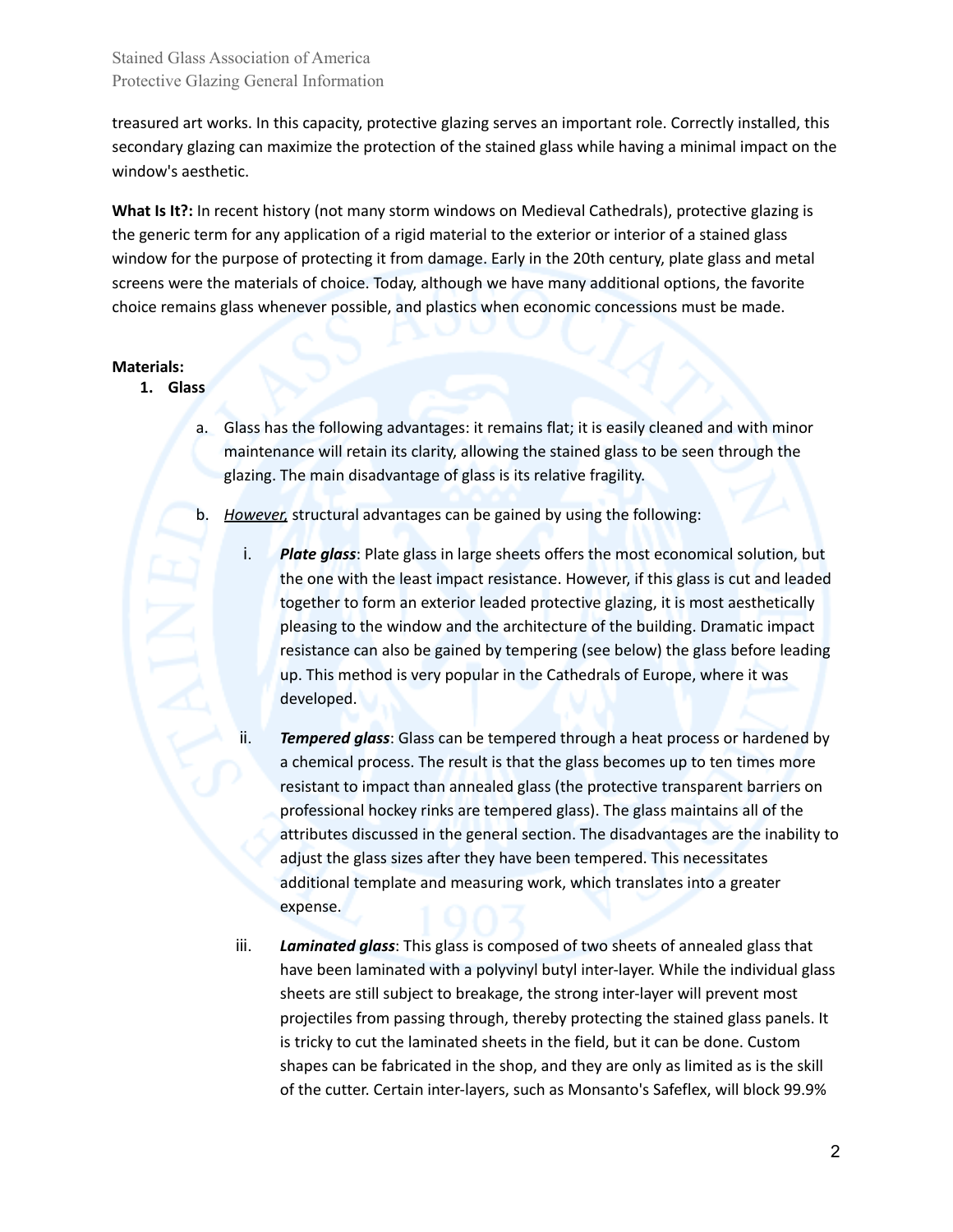of the ultra violet light, while maintaining total clarity. This is important if the use of epoxies has been specified in the restoration of the stained glass, or there are light sensitive textiles within the building.

### 2. **Plastics**

- a. *General Properties*: For the most part, the plastics are more resistant to impact than all of the glass options. Plastic can be cut into complex shapes without risking its integrity. There are numerous trade-offs for this increased strength. Plastic tends to bow and distort, especially in large sheets. While the degree to which they are affected varies depending on individual composition, all plastics are subject to scratching. In the advanced stage, the plastic becomes cloudy, restricting light transmission.
- b. *Specific Types*: The two most common generic types used are acrylics and polycarbonates. Both of these have relatively high coefficients of expansion. This must be accounted for when designing the installation.
	- i. *Acrylics (Plexiglas®)*: Acrylics have a harder surface than polycarbonates and tend to be less flexible. They are more resistant to scratching. They are affected by sunlight, tending to yellow and become brittle with age. However, the plastics field is one of constant research, developing new products all the time. If I were to use acrylics on a project, I would speak to the technical people at the manufacturing plant and not base my expectations on the words of the salesman. Any claim that they are not willing to put in writing is one to be ignored.
	- ii. *Polycarbonates (Lexan®)*: Polycarbonates are softer than acrylics, and thereby more subject to scratching. They are also more flexible, which contributes to their great resistance to impact. If used in the correct thickness and installed correctly, polycarbonates are virtually unbreakable. The installer or a representative of the owner should inform the local fire department whenever polycarbonate sheeting is installed on windows. Firemen can be severely injured when trying to vent buildings by applying the axe to polycarbonate.

**Installation**: When designing the installation details of a protective glazing system, the following factors must be considered: the existing condition of the window and its surround; the effect on the aesthetics of the window and the building; the appropriate materials to use; the venting of the inter-space; and the ease with which the system can be maintained.

1. Existing Conditions: Make sure that the owner has a complete condition report of the windows to be covered. If one does not exist, suggest that you can provide it. Remember that protective glazing does not fix anything; it only covers it up. Carefully examine the leaded glass, the supporting frame and the window surround for signs of deterioration.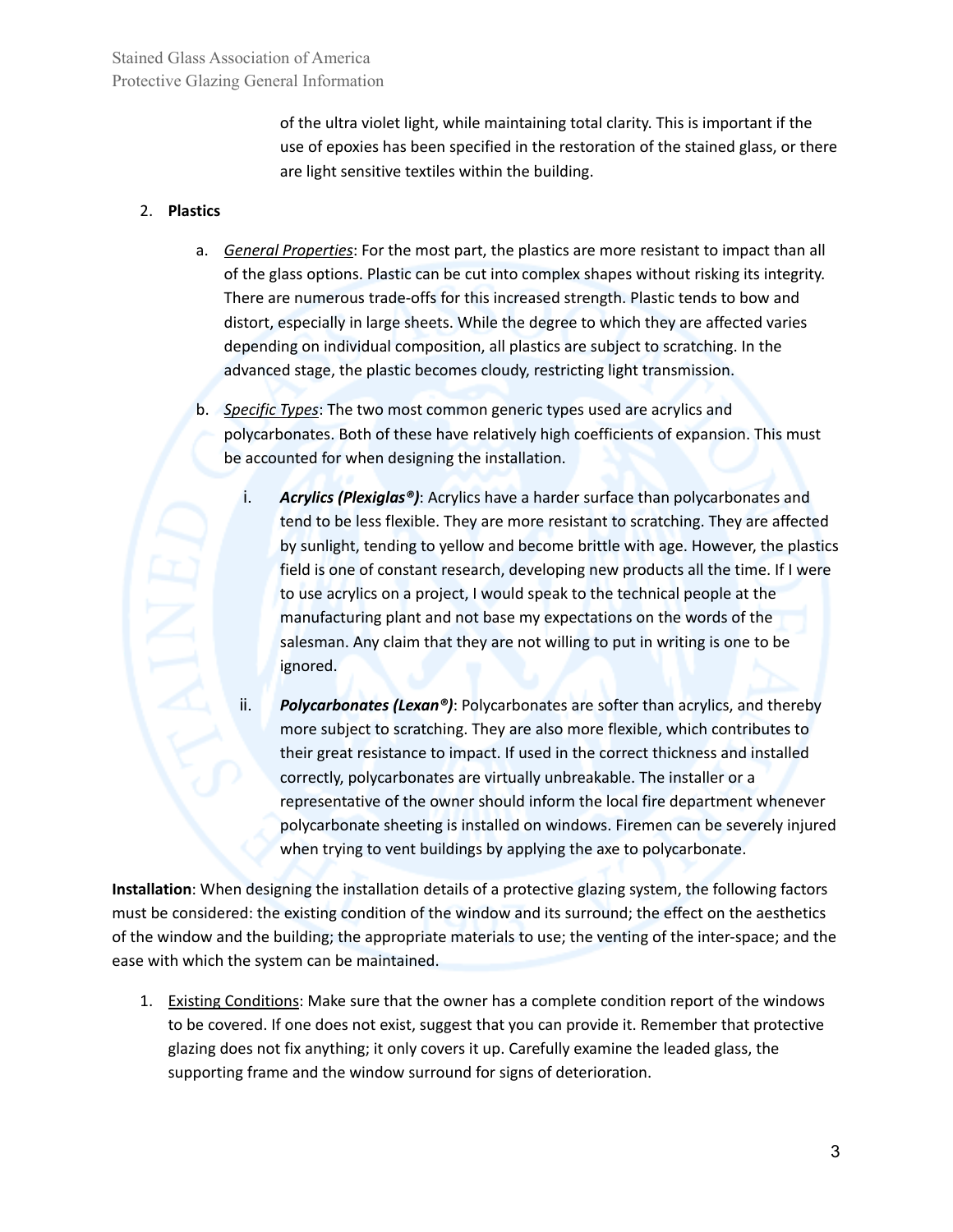2. Aesthetic Ramifications: Always cover as little of the existing framing members of the window as possible. This will make maintenance work easier as well as maintain the original architectural interest of the building. To my mind, few things are as ugly as a Gothic Revival church where the windows have been covered with great sheets of bowed plastic and massive aluminum framing members. Design the scale of the individual panels to harmonize as much as possible with the surrounding architecture.

Carefully align any necessary horizontal or vertical members with the existing mullions and muntins of the window. If they are clerestory windows and there is some space between the inner and outer glazing, place the muntins of the exterior slightly above the muntins of the interior, so that they will align when viewed from the floor of the interior.

3. Yenting the Inter-space: Protective glazing systems must always allow for the venting of the inter-space that exists between the inner and outer glazing levels. There are three primary reasons for venting: to allow any condensate to evaporate and leave the inter-space; to equalize the pressure in the inter-space with that of the local atmosphere; and to minimize the temperature gradient to which the leaded glass will be exposed.

Where and how the glazing gets vented depends on the type of installation and the local environment. A key scientific premise to understand is that of relative humidity. Relative humidity (as opposed to moisture content) is not a finite measurement of the amount of moisture in a given volume of air. It is the ratio of the actual moisture content of a given volume of air divided by the maximum possible moisture content of an equal volume of air at a given equal temperature. The relative humidity of a given volume of air is inversely proportional to the temperature of the air. As the temperature of the air increases, its ability to hold more water increases.

Some examples of how to vent are given below.

- a. Northern Temperate Climate: This climate, such as found in much of Europe and the United States, calls for venting of the inter-space to the exterior of the building. This theory has been supported by testing in many European countries This can be accomplished as follows:
	- i. Applied Frames: If applied frames are used to support the protective glazing, holes can be drilled through tl1e members of the frame to allow air movement. The holes must be at the top and bottom of the window, placed in such a way as to discourage the infiltration of rainwater.
	- ii. Plastic: If plastic glazing is used, holes can be drilled through tl1e plastic. Place them at the top and bottom of tl1e lancet, and angle tl1em up to prevent rain from coming in.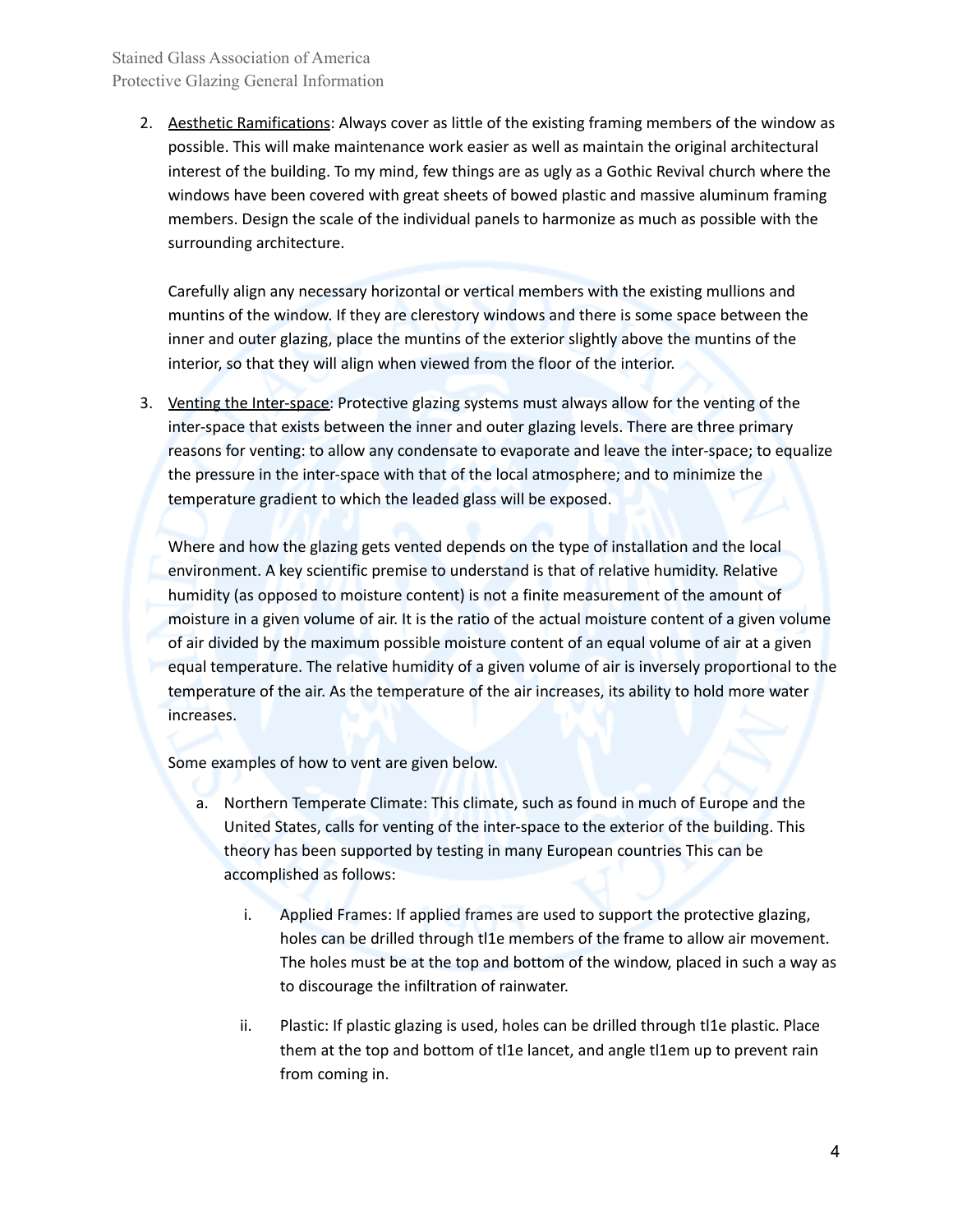- iii. Glass: If the exterior glazing is leaded, vent panels (stainless steel screens) can be glazed into the window during fabrication. If laminated glass is used, the corners can be cut off (or the top three inches of a Gothic Head), and a hooded vent screen made from glass, stainless steel screening and lead came, can be fitted to the system.
- b. Southern Temperate Climate: In hot, humid sections of the United States, venting to the interior should be considered if the building is constantly air-conditioned. The venting needs of particular windows may vary greatly. The amount of venting required is dependent on the micro-environment in which the window is placed. Unfortunately, there is no present set of guidelines to determine this. One must use common sense, and be willing to constantly review the results of past work. It is often easy to add more holes if condensation occurs after installation.

#### **Ventilation Summary**

- The Stained Glass Association of America (SGAA) guidelines as well as the Secretary of the Interior, recommend that stained glass windows covered with protective glazing, vent to the interior of a building. When venting to the interior is not an option, the alternative recommendation is venting to the exterior. Venting both the top and bottom sections of window panels allows for convection and exchange of air inside the dead airspace with fresh air. The circulation moves hot moist air out and fresh air into the void. When vented to the interior, dry airconditioned air circulates through the space. When vented to the humid exterior air will move through the void, but moving air is preferable to trapped, stagnant air.
- The purpose of venting a window is not to remove heat from the dead air space but to create air circulation. The sunlight's infrared rays (IR) heats the dark-colored surfaces of a stained glass window. The heat gain subsequently, not only heats the surface of the stained glass window but the dead air, best described as a solar-oven. The heated air dries out the waterproofing (glazing) breaking down the seal between the lead and glass. The heat also dries the natural oils from the lead came, prematurely aging the lead. The lead becomes less supple and fatigued. The heat gain from the sun's IR on the stained glass surface is sometimes hot enough to 'heat-crack' glass.
- Blocking the sun's IR can be achieved with insulated glass with solar control Low-e coatings. However, the average life of an insulated window is about fifteen years. Adding Insulated glass to the existing window frames will not work. An alternative is using the existing glass, by applying to the glass a nonmetallic film product by 3M corporation such as their Prestige Film. It rejects up to 60% of the sun's heat and 97% of UV light. Prestige film also is a safety/security film in which it converts annealed glass into safety glass. The reduction of heat will reduce the temperature in the dead airspace and will increase the overall energy efficiency of the windows, increasing the R-value of the windows.
- 4. Framing Materials: While wood can be used to fabricate frames to hold protective glazing, metal is usually more appropriate. A much larger section must be used with wood, which may obscure part of the stained glass window. Aluminum is the current metal of choice. In strong salt conditions (such as near the ocean) special coatings or alloys may have to be specified so tl1at the aluminum does not corrode.

All fasteners should be nonferrous. The protective glazing framework should be attached to the